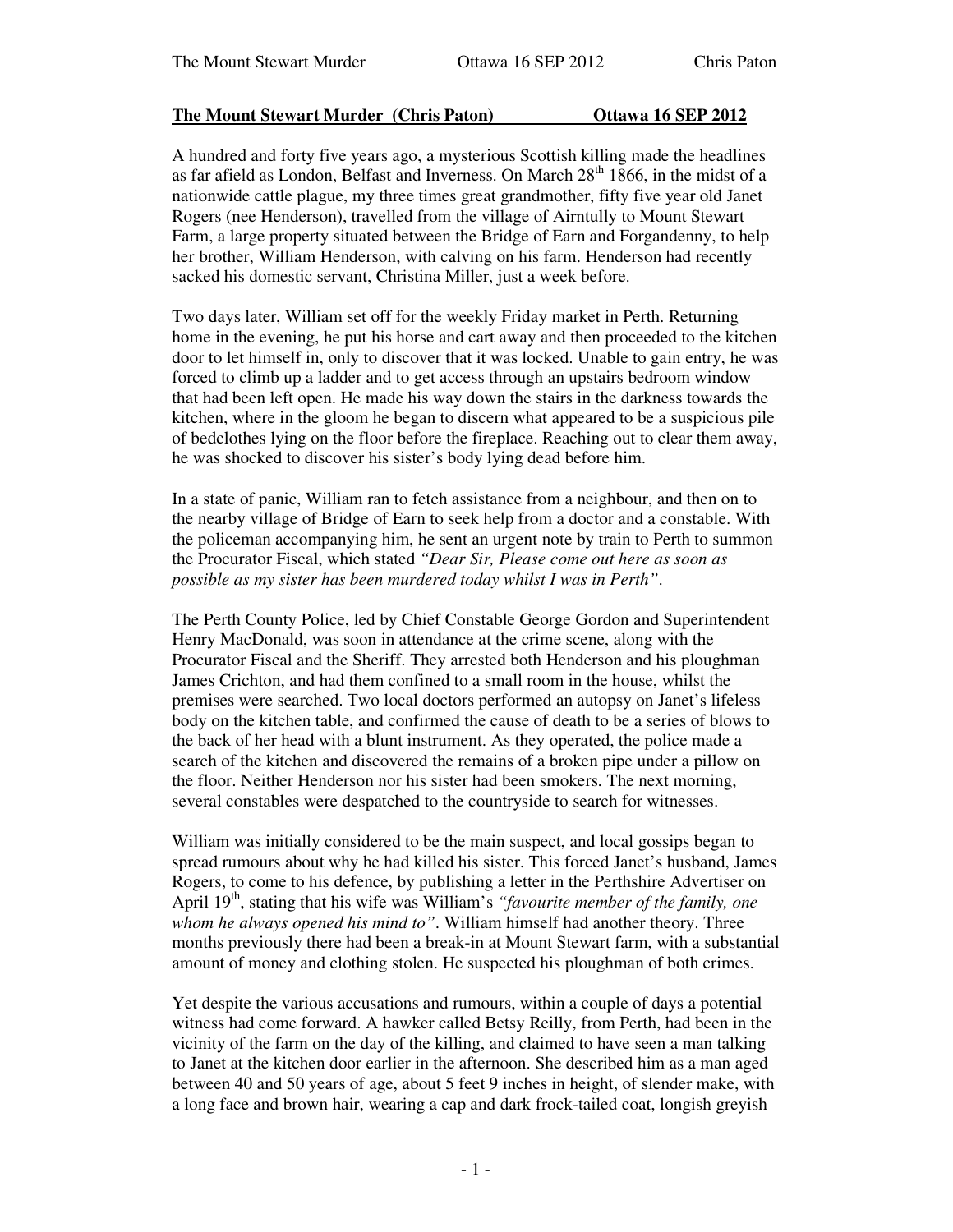coloured trousers, and offering a shabby genteel appearance. With a physical description of a possible suspect, the manhunt was now widened throughout Scotland, with police stations across the land alerted by telegram to be on the look out.

Using Reilly's description, over the course of the next week various suspects were arrested as far afield as Dundee, Skye and Edinburgh, but all were able to supply alibis, and were soon released. Further bills were posted around the countryside offering a reward of £100 for information leading to the apprehension of the killer. Janet's funeral took place at Auchtergaven Parish Church, near Airntully, on April 5<sup>th</sup>.

To the police, William's paranoia over Crichton having possibly killed his sister seemed to continue. After several months, with the manhunt seemingly going nowhere, the farmer appeared to have foolishly tried to incriminate the ploughman by planting the missing kitchen door key, which he had since found, in the cesspool outside the house. One of the constables alleged that the farmer had arranged for the young daughter of a friend to make the key's 'discovery', and then handed it to the police as evidence of his ploughman's involvement, he being the only other person who could apparently have had access to it. The procurator fiscal agreed, and ruled it out as evidence.

After many fruitless months of searching, the attempts to find the man witnessed by Reilly drew a blank; by the end of the year she had been officially discredited as a liar by the authorities, it being suspected that her motive all along had been to obtain a reward. The investigation reached a standstill, and it became clear that the police had spent much of the year on a wild goose chase.

By Christmas 1866, there was a sudden, dramatic development, forcing the police to change their minds about Crichton. Having found that Henderson's former servant, Christina Miller, had resided with Crichton and his wife just two nights after the murder, they interviewed her again and learned that she had apparently overheard the ploughman confess to the murder late one night to his wife. Finally the police believed they had something to go on, and using Miller's flimsy evidence as the key to their case, arrested Crichton, who was by now working as an agricultural labourer in Dunfermline. Miller was also arrested, to prevent her absconding prior to a trial.

On April  $9<sup>th</sup>$  1867, the case became the first to be heard at the newly built Perth Court building. The trial papers have been preserved at the National Records of Scotland in Edinburgh, with the precognition papers held under AD14/67/170, the trial minutes under JC11/104, the case papers at JC26/1867/20, and even architectural drawings of the scene of the crime, found at RHP141081/1-2. The judges made their way to the building in a ceremonial procession accompanied by a detachment of the 4th Queen's Own Hussars, acting as an escort, and led by the band of the 1st Perthshire Volunteer Rifles. Once inside, proceedings commenced.

The judges took two days to hear all of the evidence. It was established that Crichton was indeed a smoker, and had been seen in the adjoining field close to the alleged time of the killing. Over forty witnesses were heard both for and against the ploughman, and it seemed that Crichton was going to be found guilty of the offence. If found guilty, the punishment would be execution by the hangman. But when the jury members eventually returned to give their verdict, to the astonishment of the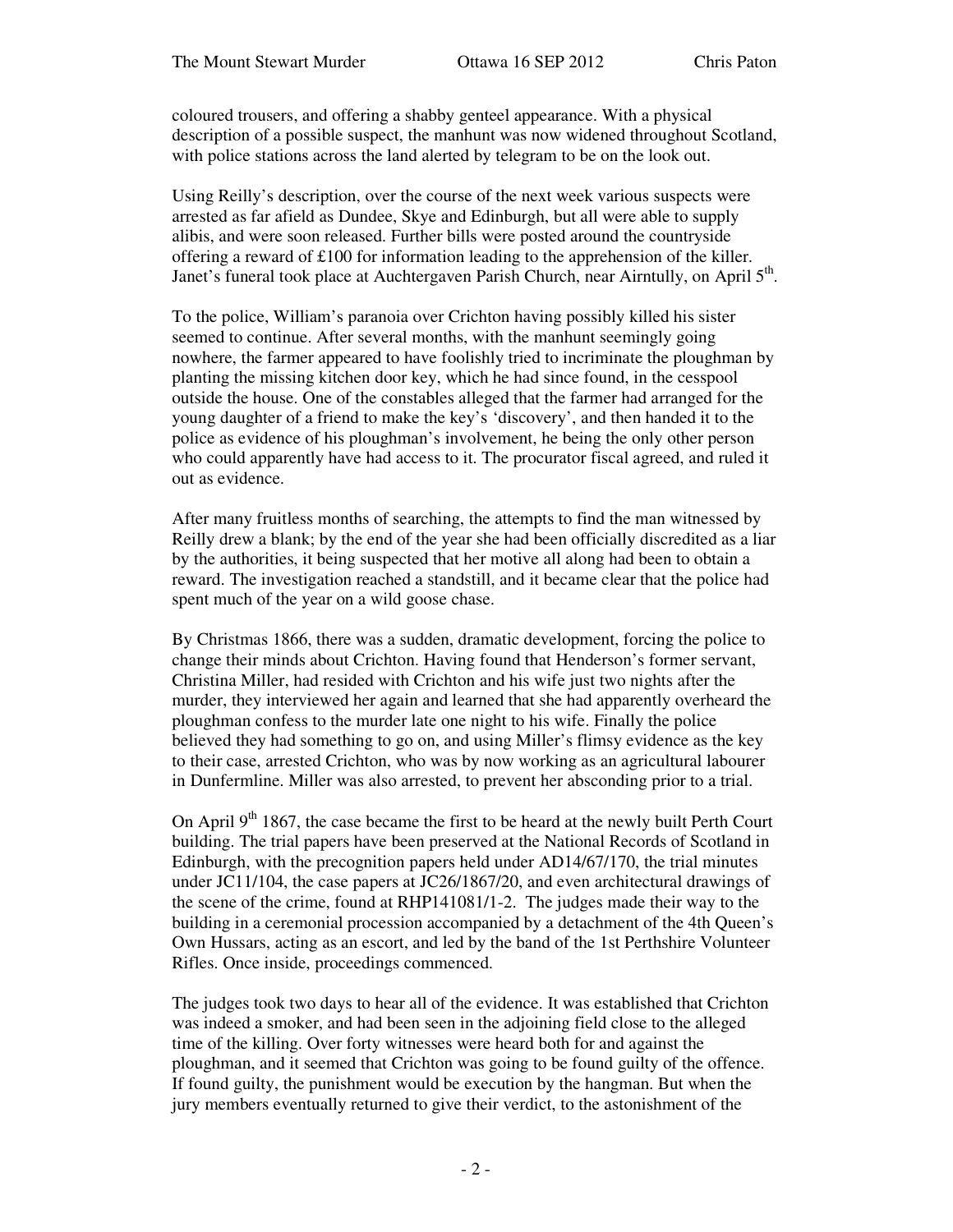crowds watching, they pronounced the case 'non-proven', by a majority of twelve to three. This peculiar Scottish ruling effectively declared that although they believed Crichton may have been guilty, they did not have enough evidence to convict him. To the family's utter dismay, Crichton was subsequently set free.

The public was outraged. In a letter to the Perthshire Advertiser in May 1867, one commentator described the investigation as *"little else than a display of the merest official imbecility"*. But for William, the verdict was devastating. Not two days after its delivery, he accused two of the trial witnesses of having committed perjury, and was successfully sued for £12 damages for slander. Another reader wrote of Henderson that *"Having all along watched the varying aspects of this dark tragedy, I was often scandalised by the heartlessness with which this gentleman was treated"*.

At this point, the second part of the tragedy began to play itself out. Moving away from the farm to nearby Perth, William's mental health began to deteriorate. His uncle, a prominent physician in Perth, had stipulated in his will, drawn up in May 1870, that his nephew should become a trustee of a new charity that he was setting up. In addition, a legacy of  $\pounds1000$  was to be bequeathed to him. A month later, however, the will was revised in a codicil, and William's place on the board was dropped, with the legacy halved – he had somehow lost the confidence of an uncle, who perhaps in his medical judgement had begun to notice the signs of what was to come.

Little is known of William's life for the next decade, save that he moved to Scone, where he was recorded in the annual Valuation Rolls. By May 1881, the effects of the murder had well and truly begun to wreak havoc with his mental state, and he was committed to the Murray Royal Asylum in Scone by his solicitor. One point in particular seems to have been eating at him for well over fourteen years, for the medical papers, held at the University of Dundee Archives (under THB 29), describe how *"about ten days ago he became excited in consequence of a dispute about a cesspool. This excitement was much increased and he became raving and frantic."*

During his detention, it was clear that he was rapidly losing his mind. Another doctor's report states that *'He wants protection from the police, "Want old reports, send for the key" refers continually to the murder of his sister for which he was apprehended and acquitted 15 years ago, In a state of acute mania'*. Another describes how he talked *'constantly and incoherently; he cries for the police without due reason and says his entrails have been ripped out and buried in McLeish's Place'*.

For some inexplicable reason, William was released from the Murray Royal after just three months, and spent the next three years staying with different family members. However, a report from October 1882 shows that he was far from stable: *"Met on the Street by Reporter, full of delusions as to people annoying him, threatening law proceedings, and making irrational references to his sister's murder."* After a similar incident in Crieff in 1884, where he had been smashing windows and screaming in another public tantrum, the husband of his despairing younger sister Isabella finally had William committed back to the asylum. From this second stay in the hospital the medical reports continue to show how troubled he had become by the killing. The farmer was to spend the next six years locked away at the hospital, in increasing states of mania, until eventually his old age began to catch up with him, and on  $22<sup>nd</sup>$  January 1890, he passed away quietly in his sleep.